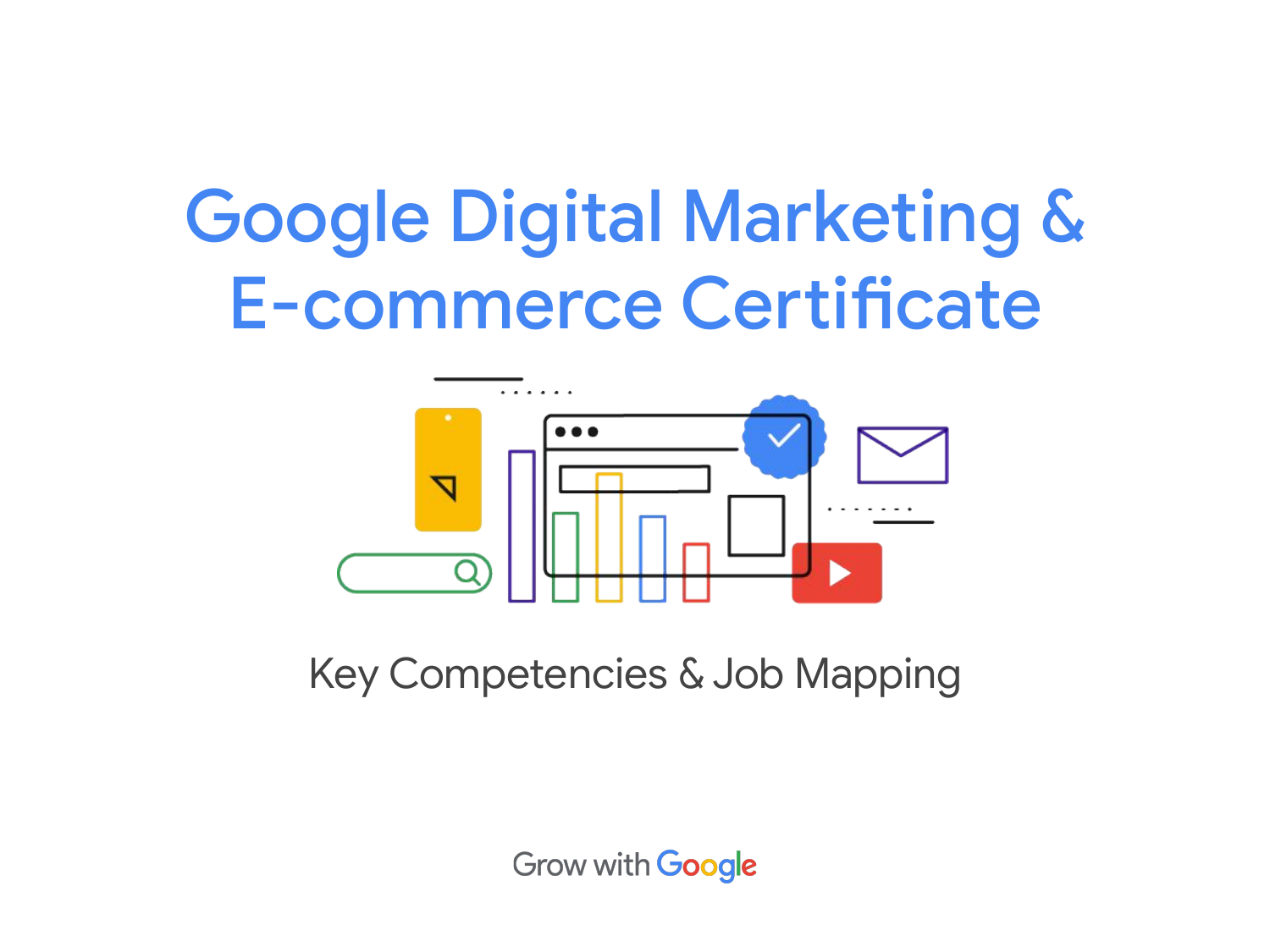### Developing talent for in-demand jobs

Nearly two-thirds of all new jobs created since 2010 require either high- or medium-level digital skills,<sup>1</sup> but 1 in 3 American workers have very limited or no digital skills.2 To help bridge that gap, we've trained more than 8 million Americans on digital skills to date and invested in building programs to help create pathways to high-quality jobs.

Google Career Certificates provide job seekers with access to more than 1.5 million in-demand jobs<sup>3</sup> through rapid reskilling, without the need for a college degree or prior experience in the fields of data analytics, digital marketing and e-commerce, IT support, project management, and user experience (UX) design. These certificates are taught and developed by Google employees working in these fields, and the content is hands-on, practical, and rigorous. The certificates can be completed in 3 to 6 months with 5 to 10 hours per week.

#### **GOOGLE DIGITAL MARKETING & E-COMMERCE CERTIFICATE**

The Google Digital Marketing & E-commerce Certificate is designed to prepare learners for entry-level roles in digital marketing and e-commerce.

Learners get hands-on practice using popular digital marketing and e-commerce tools, such as Shopify and Canva. We've partnered with employers including Deloitte, Crate & Barrel and Wayfair to provide feedback about the content, beta test the program, and share case studies about course topics.

## 218K+

in-demand job openings in digital marketing and e-commerce 4

## 75%

of Google Career Certificate graduates report an improvement in their career trajectory (e.g. new job or career, promotion or raise) within 6 months of completion<sup>5</sup>

**THE GOOGLE DIGITAL MARKETING & E-COMMERCE CERTIFICATE PREPARES LEARNERS FOR IN-DEMAND JOBS, SUCH AS:**

- **Marketing Coordinator**
- Marketing Assistant / Associate / Specialist
- Search Engine Optimization Specialist / Analyst
- **•** Paid Search Specialist
- Media Coordinator
- Media Planner
- **•** Email Marketing Specialist
- E-commerce Associate
- E-commerce Analyst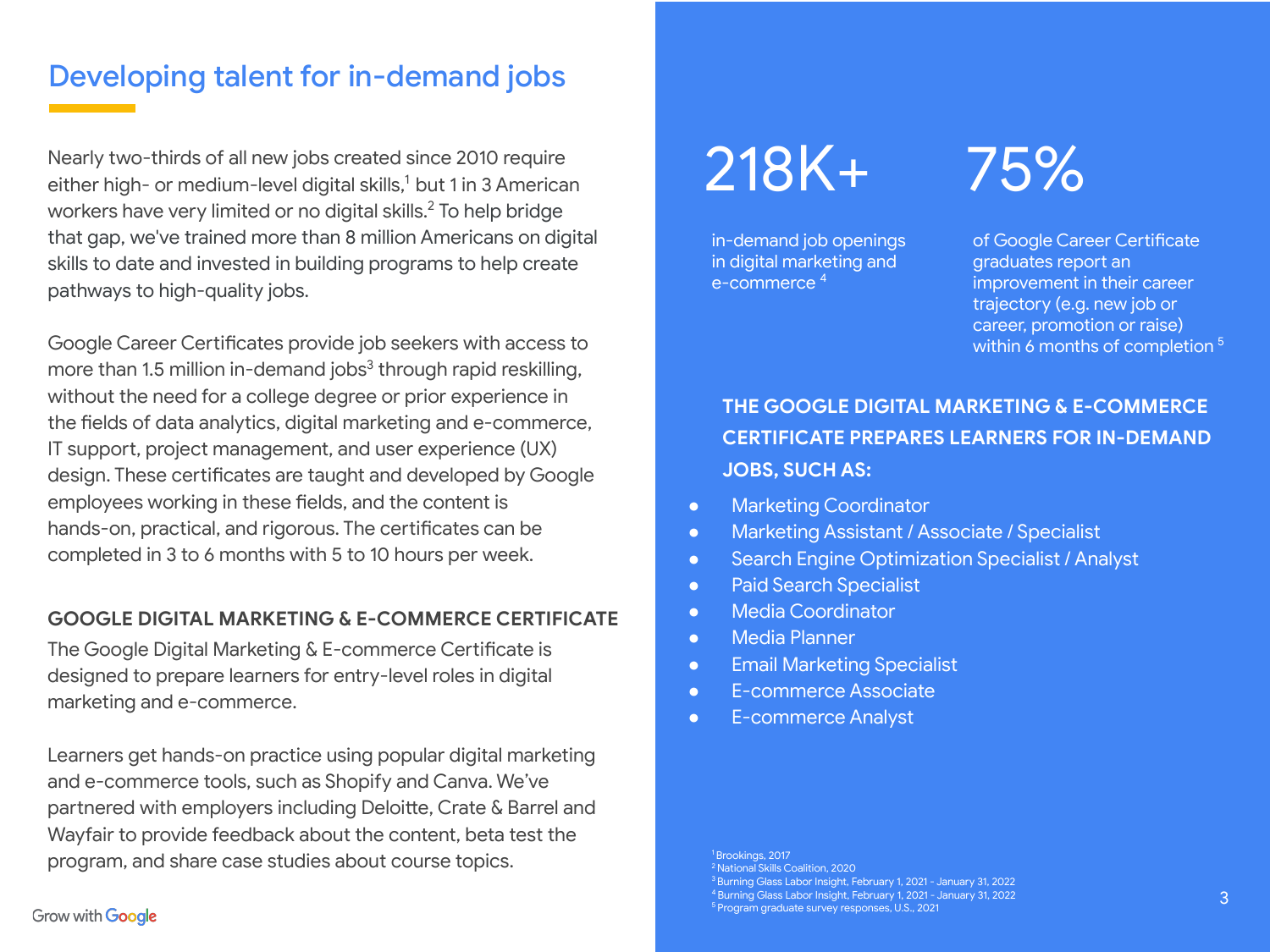### Program overview

Upon completing the **Google Digital Marketing & E-commerce Certificate**, program graduates will:

- Learn the fundamentals of digital marketing and e-commerce, including email marketing, marketing analytics & measurement, SEO / SEM, reaching customers & selling online, and building customer loyalty.
- Apply digital marketing and e-commerce skills to help businesses grow their online presence and sales.
- Get hands-on practice using popular digital marketing and e-commerce tools, such as Canva, Constant Contact, Hootsuite, HubSpot, MailChimp, Shopify, Twitter, Google Ads, and Google Analytics.
- Construct artifacts that can be gathered into a portfolio to show to potential employers.









Engaging customers

Content marketing

Email marketing



Marketing analytics





Selling online Create a portfolio

Course 1 Foundations of Digital Marketing and E-commerce

Course 2 Attract and Engage Customers with Digital Marketing

Course 3 From Likes to Leads: Interact with Customers Online

Course 4 Think Outside the Inbox: Email Marketing

Course 5 Assess for Success: Marketing Analytics and Measurement

Course 6 Make the Sale: Build, Launch, and Manage E-commerce Stores

Course 7 Satisfaction Guaranteed: Develop Customer Loyalty Online

 $\mathcal{L}_\text{G} = \{ \mathcal{L}_\text{G} = \{ \mathcal{L}_\text{G} = \{ \mathcal{L}_\text{G} = \{ \mathcal{L}_\text{G} = \{ \mathcal{L}_\text{G} = \{ \mathcal{L}_\text{G} = \{ \mathcal{L}_\text{G} = \{ \mathcal{L}_\text{G} = \{ \mathcal{L}_\text{G} = \{ \mathcal{L}_\text{G} = \{ \mathcal{L}_\text{G} = \{ \mathcal{L}_\text{G} = \{ \mathcal{L}_\text{G} = \{ \mathcal{L}_\text{G} = \{ \mathcal{L}_\text{G$ 

#### **CONTENT BREAKDOWN:**



Grow with **Google**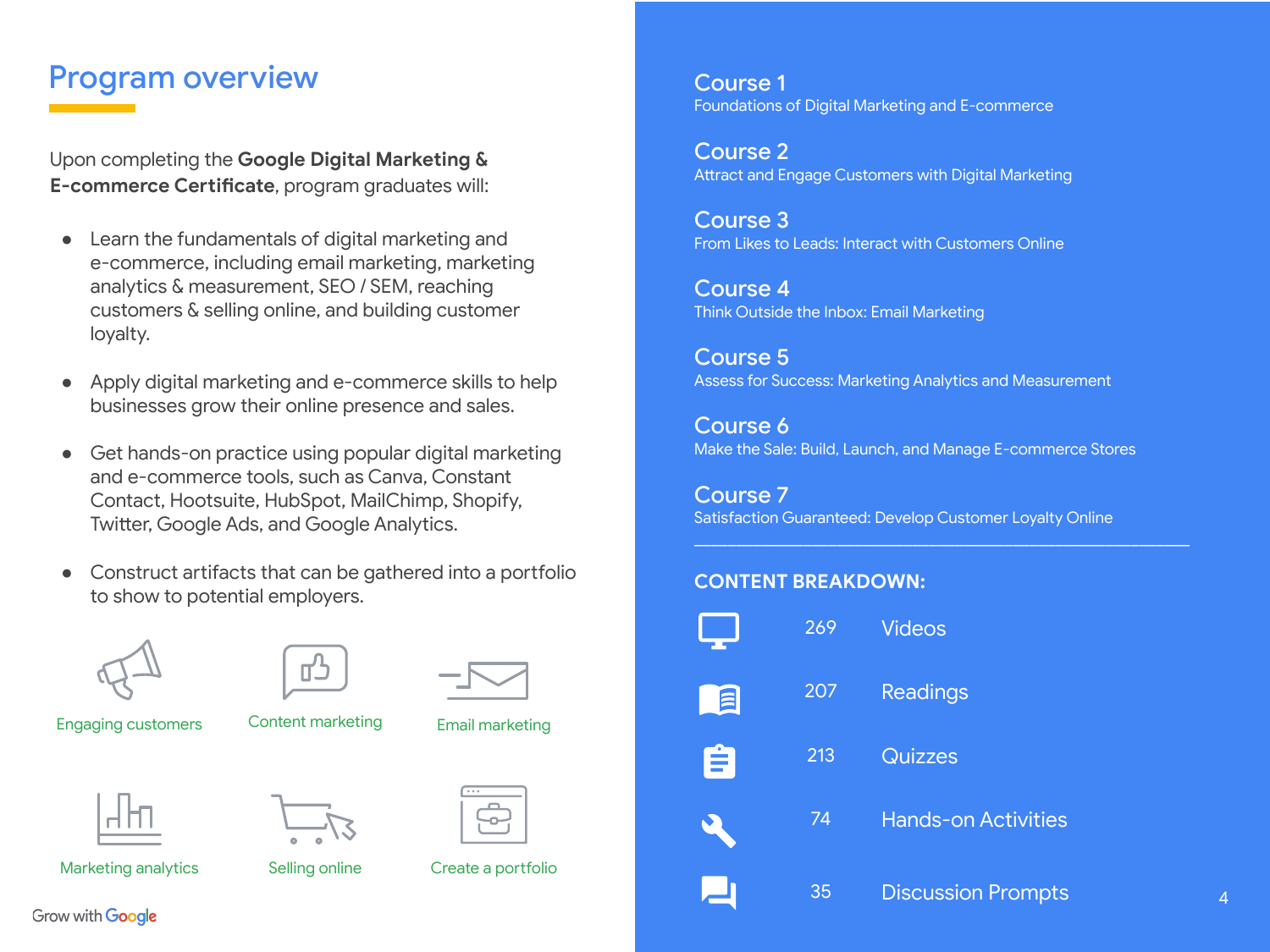## Course 1 — Foundations of Digital Marketing and E-commerce

In this course, learners will be introduced to the job fields of digital marketing and e-commerce. They will explore entry-level jobs in digital marketing and e-commerce, and identify the roles and functions that those jobs play within an organization. The course also introduces the topics covered in the program.

#### **By the end of this course, learners will be able to:**

- Define the fields of digital marketing and e-commerce
- Describe the job responsibilities of an entry-level digital marketing coordinator and e-commerce analyst (and similar job titles)
- Summarize how this program will help prepare them for a career in digital marketing and e-commerce
- Identify the roles and functions that digital marketing and e-commerce play within an organization
- Understand the customer journey and the function of journey maps
- Explain the concept of a marketing funnel
- Understand the elements and goals of a digital marketing and e-commerce strategy

#### **SKILLS ACQUIRED:**

- ❏ Foundational digital marketing and e-commerce concepts
- ❏ Inclusive marketing
- ❏ Overcoming imposter syndrome

#### **TOPICS:**

- $\star$  Embarking on a career in digital marketing and e-commerce
- ★ Understanding the marketing funnel
- $\star$  Identifying the role of advertisements, advertising goals and advertising channels
- $\star$  Exploring marketing goals, business goals and measuring success

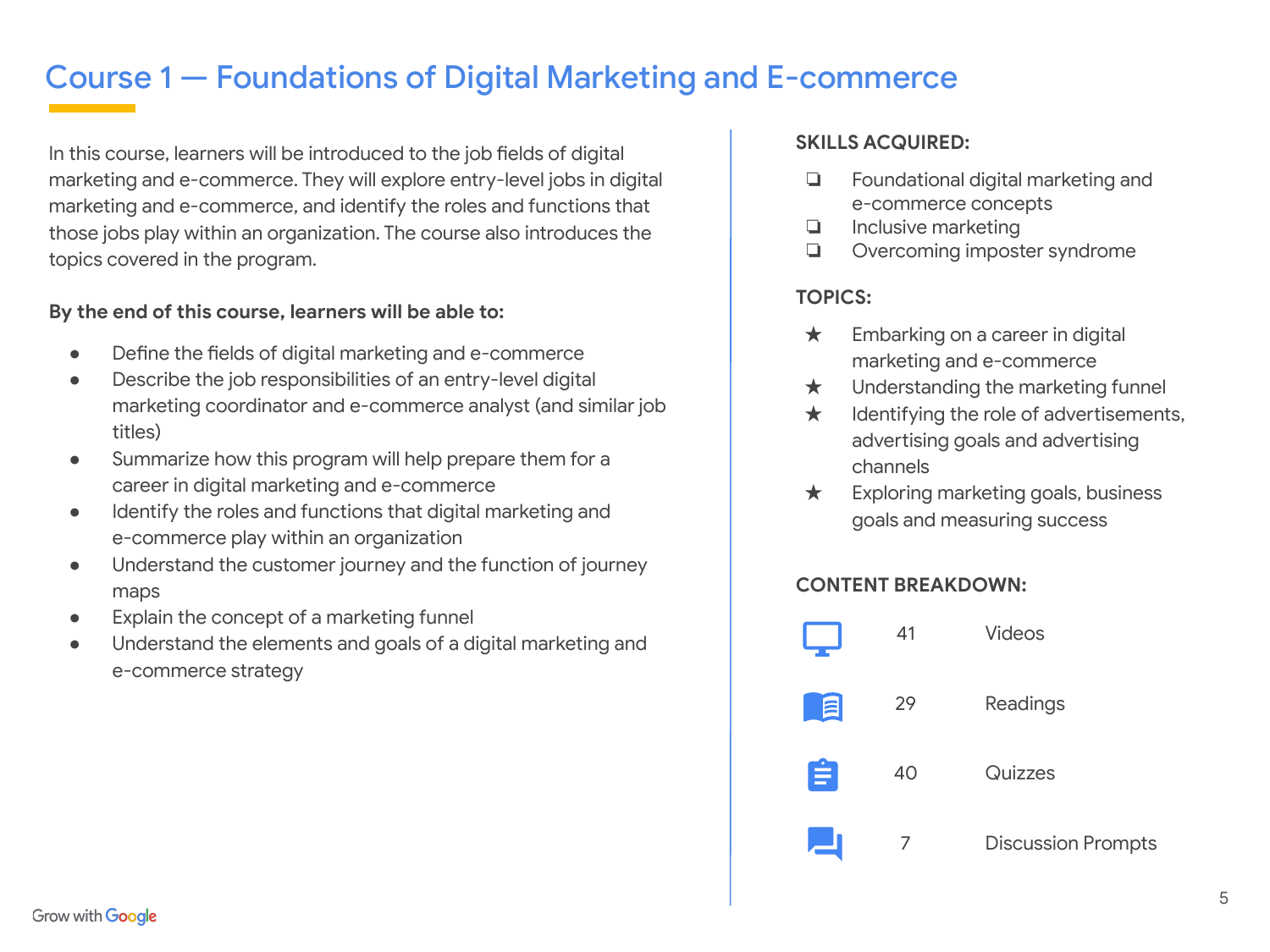## Course 2 — Attract and Engage Customers with Digital Marketing

In this course, learners will practice using search engine optimization (SEO), search engine marketing (SEM), and display advertising to attract and engage customers online. Learners will explore the stages of the marketing funnel and learn how to use digital marketing tactics to move customers through the stages. Learners will learn how to increase the quality and quantity of website traffic by understanding SEO fundamentals like keyword research, search engine algorithms, and link building. They will also learn about paid search and advertising, and explore tactics used to gain visibility and reach potential customers on search engine results pages, or SERPs.

#### **By the end of this course, learners will be able to:**

- Identify customer personas and build a target audience
- Describe the marketing funnel's purpose and benefits
- Know how to increase conversion rate
- Explain the purpose of SEO and the essential SEO terms to know
- Use Google Search Console and its reports to monitor a site's presence in Google Search results
- Recognize the benefits of SEM and why to do it
- Understand the fundamentals of Google Ads and targeting audiences

#### **SKILLS ACQUIRED:**

- ❏ Exploring Google Search Console and Google Ads
- ❏ Optimizing SEO, SEM and display advertising

#### **TOPICS:**

- $\star$  Moving customers through the marketing funnel
- ★ Using display advertising
- $\star$  Increasing the quality and quantity of website traffic
- ★ Gaining visibility on Search Engine Results Pages (SERPs)

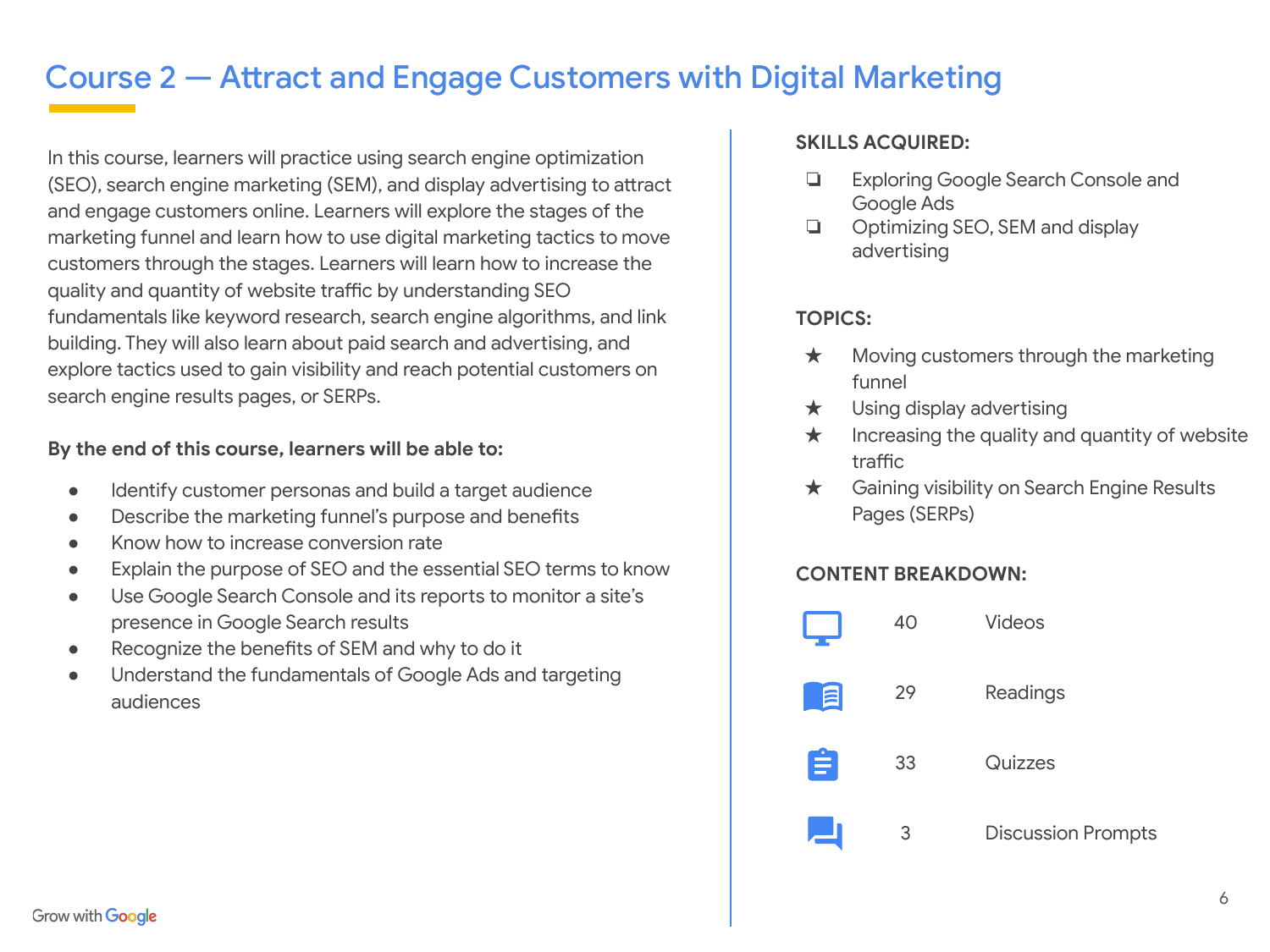## Course 3 — From Likes to Leads: Interact with Customers Online

In this course, learners will explore social media platforms and identify which platform is the most appropriate for specific business needs. Learners will learn how to create content for social media using graphic design principles for marketers and learn how to manage a social media presence. In addition, They will set goals and success metrics for social media ads.

#### **By the end of this course, learners will be able to:**

- Identify the five core pillars of social media marketing: strategy, planning and publishing, listening and engagement, analytics and reporting, and advertising
- Determine how to choose social media platforms for a campaign
- Understand how to boost engagement on social media
- Learn how to write, design, and repurpose engaging content for social media
- Recognize how to use the data gathered from social media analytics as a decision-making tool
- Learn best practices for presenting a social media report
- Achieve specific marketing goals through the use of paid social media

#### **SKILLS ACQUIRED:**

- ❏ Creating social media content
- ❏ Using Canva, Hootsuite, Twitter and YouTube
- ❏ Measuring social media campaign impact
- ❏ Developing customer relationships
- ❏ Conflict resolution
- ❏ Responding to criticism

#### **TOPICS:**

- $\star$  Exploring ad formats
- ★ Managing social media marketing
- ★ Mastering content management

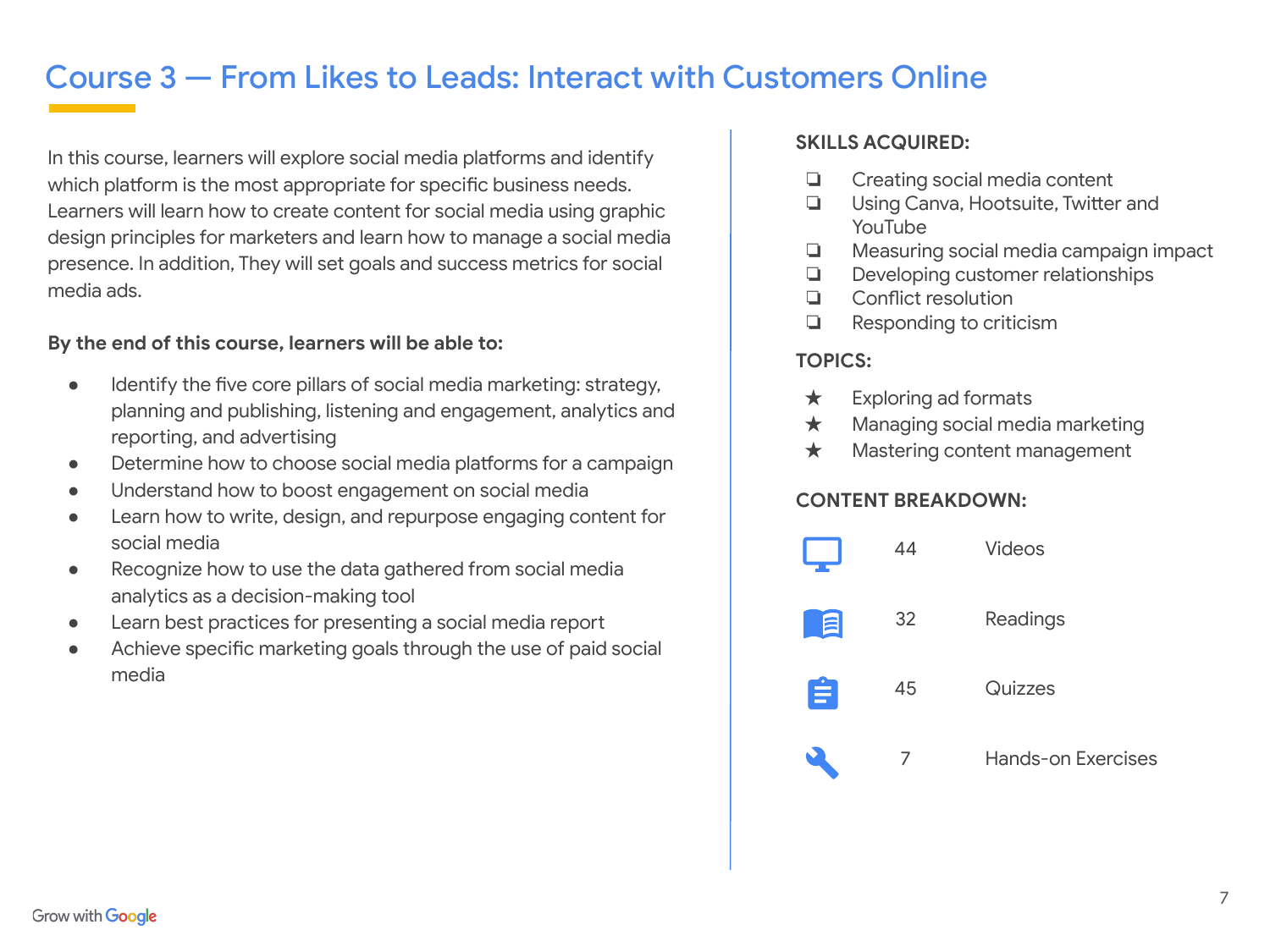## Course 4 — Think Outside the Inbox: Email Marketing

In this course, learners will explore email marketing and cover topics like: creating an email marketing strategy, executing email campaigns, and measuring the results of those campaigns. They will also learn how to use mailing lists and utilize automation and workflows.

#### **By the end of this course, learners will be able to:**

- Write effective preview text and subject lines using best practices
- Create email marketing automation and workflows
- Build and maintain email lists
- Write effective email copy
- Conduct contact management and list segmentation
- Employ best practices to handle personally identifiable information, or PII, and user data safely
- Measure and analyze email campaign results

#### **SKILLS ACQUIRED:**

- ❏ Using MailChimp and Constant Contact
- ❏ Optimizing email campaigns
- ❏ Effective communication
- ❏ Setting SMART goals
- ❏ Writing effective email copy
- ❏ Presenting to stakeholders

#### **TOPICS:**

- $\star$  Executing email marketing and mailing lists
- ★ Protecting PII and user data
- ★ Automating email marketing

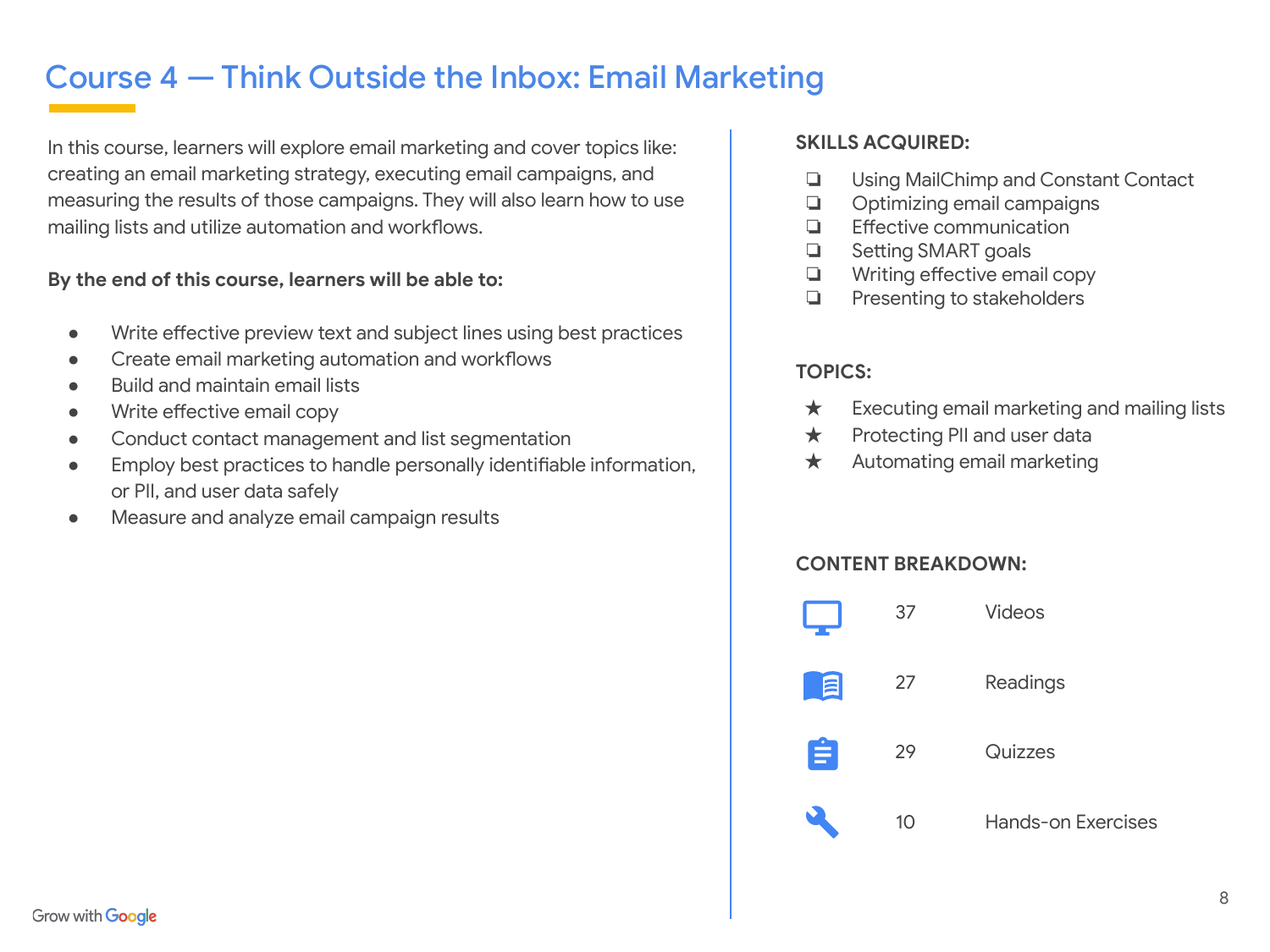## Course 5 — Assess for Success: Marketing Analytics and Measurement

In this course, learners will learn learn how to measure, manage, and analyze data from marketing campaigns using Google Analytics, Google Ads, and similar tools. Then, learn how to adjust a marketing budget according to insights extracted from key metrics. They will use A/B test results to optimize a campaign and identify metrics that define a campaign's success and analyze and visualize data and insights in spreadsheets and prepare presentations to share campaign progress or results with stakeholders.

#### **By the end of this course, learners will be able to:**

- Plan and allocate the spending of marketing budgets
- Describe the unique role of performance goals and key performance indicators (KPIs) in marketing campaigns
- Describe how tools like Google Analytics and Google Ads are used to measure website and ad campaign performance
- Describe how to determine the return on investment (ROI) or return on ad spend (ROAS) of a marketing project
- Prepare, conduct, and analyze the results from an A/B test to optimize a marketing campaign
- Apply spreadsheet features like sorting, filtering, and pivot tables to prepare data to be shared
- Create charts in spreadsheets for visualization of metrics

#### **SKILLS ACQUIRED:**

- ❏ Using Google Ads and Google Analytics to view data and adjust campaigns based on performance
- ❏ Data visualization
- ❏ Presentation skills
- ❏ Analytical thinking
- ❏ Asking impact questions

#### **TOPICS:**

- ★ Media planning and performance goals
- $\star$  Setting up A/B tests
- ★ Evaluating ROI and ROAS

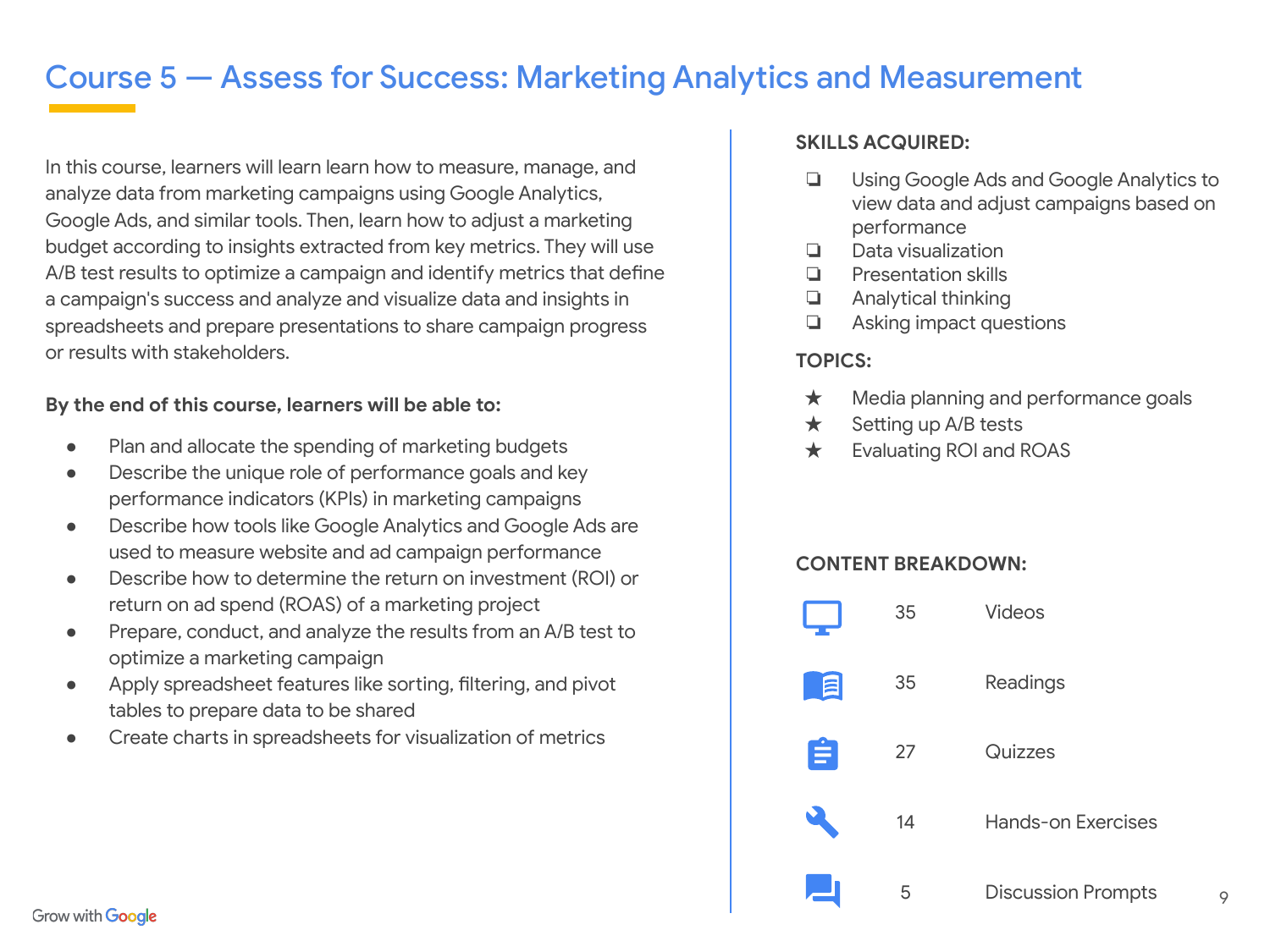## Course 6 — Make the Sale: Build, Launch, and Manage E-commerce Stores

In this course, learners will explore how businesses and individuals sell products online, including using popular platforms like Shopify. They will go through the process of creating a mock e-commerce store. To do this, learners will build a Shopify store, add the necessary information, and create product listings. They will explore how to reach customers online through e-commerce customer outreach methods like advertisements and campaigns.

#### **By the end of this course, learners will be able to:**

- Understand essential e-commerce strategies and practices
- Explain how to conduct market research and product research
- Set up a mock e-commerce store using Shopify
- Use Google Ads to engage e-commerce customers
- Explain how trends and seasonality affect e-commerce businesses
- Use best practices to create an engaging customer experience online
- Describe the order fulfillment process through checkout, point of sale (POS), shipping, and delivery.
- Optimize a checkout flow for customers

#### **SKILLS ACQUIRED:**

- ❏ Using Shopify and Google Ads for e-commerce
- ❏ Communication skills
- ❏ Customer service
- ❏ Optimizing a website to improve sales
- ❏ Understanding e-commerce trends and seasonality

#### **TOPICS:**

- ★ Selling online
- ★ Fulfilling orders
- ★ Using Shopify
- ★ Reaching customers online

#### **CONTENT BREAKDOWN:**



10